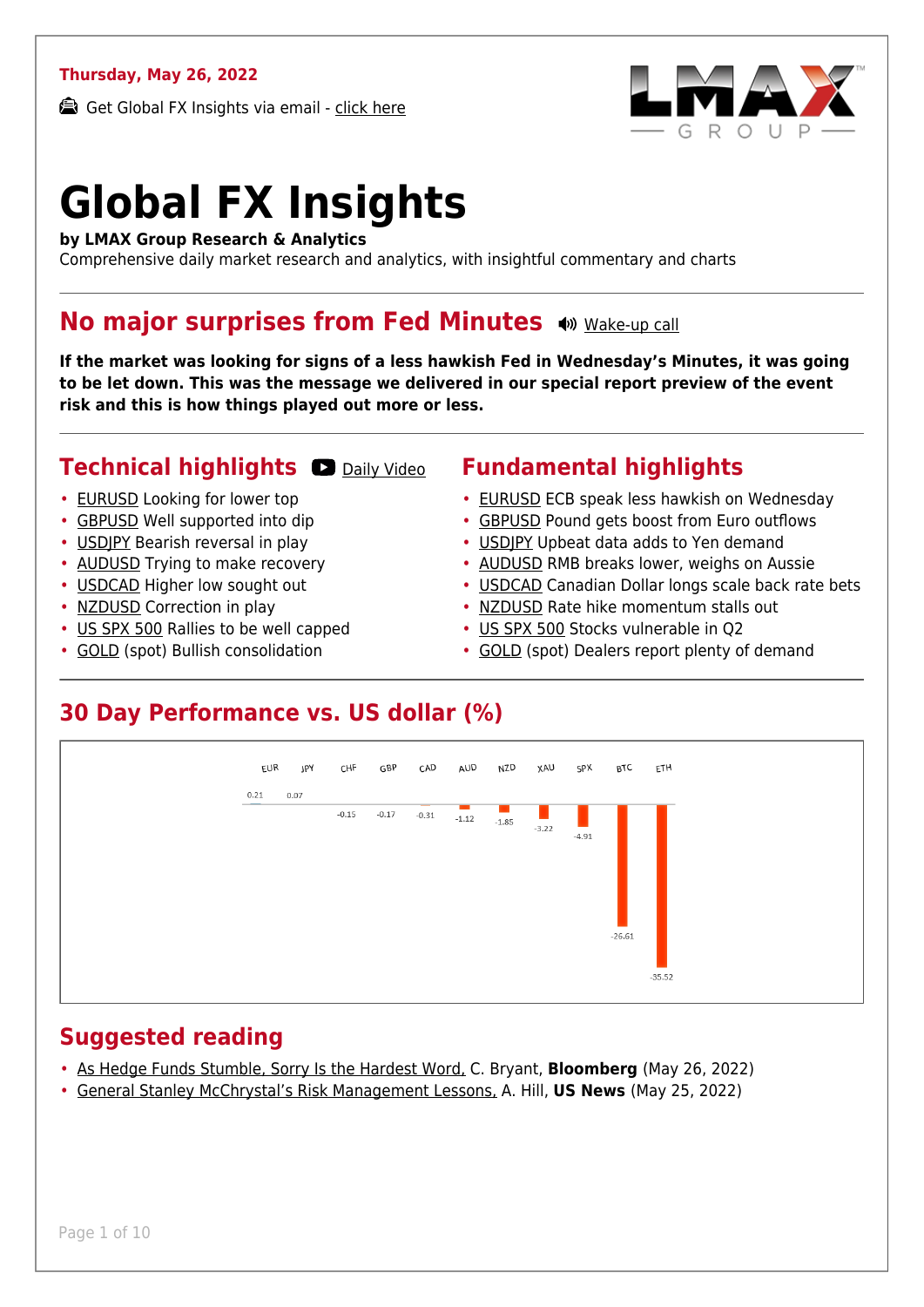#### <span id="page-1-0"></span>**EURUSD – technical overview**

**The market has come under intense pressure** in recent weeks, with setbacks accelerating to retest the multi-year low from 2017. A clear break below 1.0300 now sets up the next downside extension towards parity. At the same time, technical studies have been in the process of unwinding from oversold. But back above 1.1000 would be required at a minimum to take the immediate pressure off the downside.



- **R2 1.0800** Figure Medium
- **R1 1.0749**  24 May high Medium
- **S1 1.0600**  Figure Medium
- **S2 1.0533**  20 May low Strong

## <span id="page-1-1"></span>**EURUSD – fundamental overview**

**The Euro has come back under pressure after a Wednesday lineup** of ECB speak failed to make any mention of 50 bps rate hikes. We did however hear from ECB Panetta, who warned about emerging signs of economic stress. Key standouts on today's calendar come from Canada retail sales, and US reads in the form of GDP, initial jobless claims, core PCE, and pending home sales.

## **EURUSD - Technical charts in detail**

[Watch now](https://youtu.be/KIAuQ9hDSNU)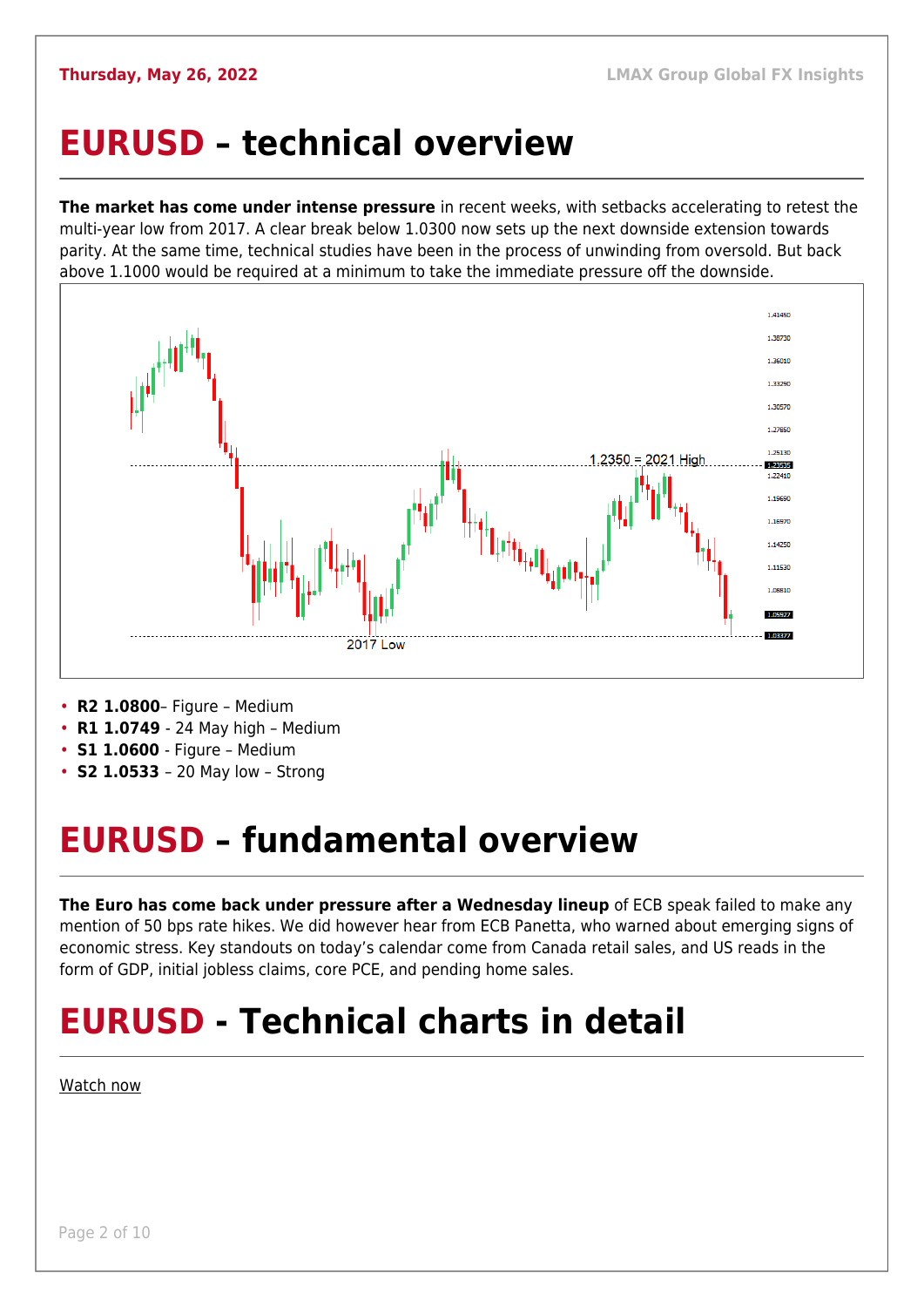#### <span id="page-2-0"></span>**GBPUSD – technical overview**

**The recent drop below 1.2500 has accelerated declines**, with the market firmly focused on next key support in the form of the 2019 low around 1.1960. However, if indeed we do see a test of this level over the coming days, additional setbacks should be very well supported with technical studies highly extended and a bullish reversal anticipated. Back above 1.2640 will be required to take the immediate pressure off the downside.



- **R2 1.2638**  4 May high Strong
- **R1 1.2613**  26 May high Medium
- **S1 1.2314**  17 May low Medium
- **S2 1.2156**  13 May/**2022 low** Strong

## <span id="page-2-1"></span>**GBPUSD – fundamental overview**

**Most of the Pound outperformance in Wednesday trade** was on account of Euro underperformance, with the UK currency benefitting from the less hawkish talk out from various ECB officials, which opened flow back into the Pound. Key standouts on today's calendar come from Canada retail sales, and US reads in the form of GDP, initial jobless claims, core PCE, and pending home sales. [Watch now](https://youtu.be/Lpkiv0nd_5E)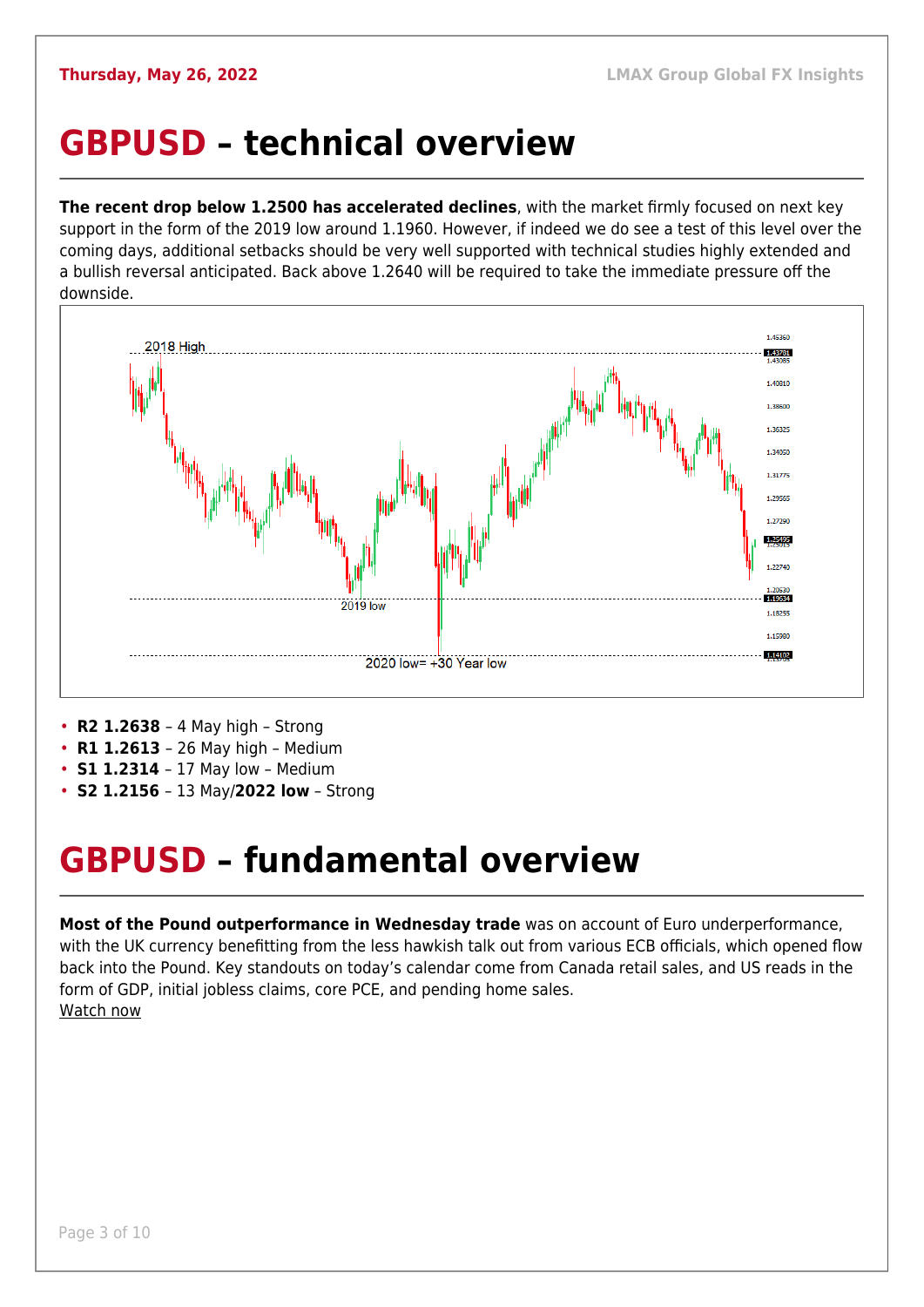## <span id="page-3-0"></span>**USDJPY – technical overview**

**The market has rocketed higher to its highest levels since 2002** after breaking through the 2015 high. Technical studies are however in the process of unwinding from overbought readings, with scope for a sizable correction in the weeks ahead. Look for additional upside from here to be limited to the 130.00 area for now. A break back below 127.00 would confirm the likelihood of a deeper pullback.



- **R2 131.25**  28 April/**2022 high**  Strong
- **R1 129.79**  17 May high Medium
- **S1 126.36**  24 May low Medium
- **S2 126.00**  Figure Medium

## <span id="page-3-1"></span>**USDJPY – fundamental overview**

**We are finally seeing evidence of a Yen** that has perhaps fallen a little too hard and fast on monetary policy divergence between the BOJ and Fed. Instead, recent price action suggests the Yen is still in demand on the back of traditional correlations with risk off flow. There has been a mild bout of Yen selling in recent session on account of rising energy prices and worsening terms of trade. Key standouts on today's calendar come from Canada retail sales, and US reads in the form of GDP, initial jobless claims, core PCE, and pending home sales.

[Watch now](https://youtu.be/7RmvBqNOdgc)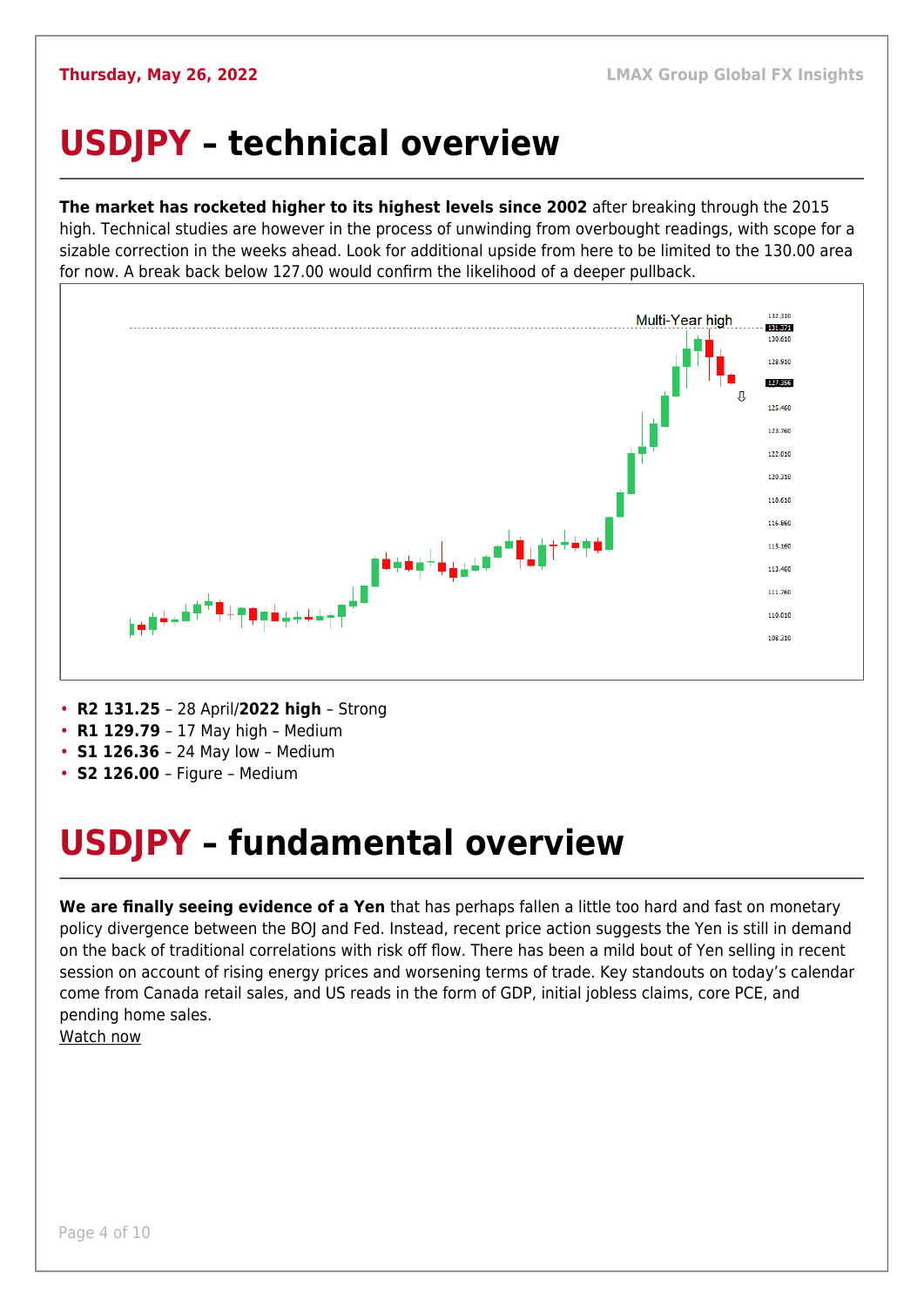#### <span id="page-4-0"></span>**AUDUSD – technical overview**

**The market has dropped back to a critical internal support** level in the form of the 2016 low. A breakdown below this level would open the door for a bearish continuation towards 0.6000. Back above 0.7265 would be required to take the immediate pressure off the downside.



- **R1 0.7266**  5 May high Strong
- **R2 0.7128**  23 May high Medium
- **S1 0.6829**  12 May/**2022 low** Medium
- **S2 0.6733 Monthly low**/January 2019 Strong

## <span id="page-4-1"></span>**AUDUSD – fundamental overview**

**The Australian Dollar traded lower on Wednesday as the RMB broke down. Pledges of government support from Chinese officials failed to sway investor sentiment. Meanwhile, a pullback in metals prices was also seen weighing.** Key standouts on today's calendar come from Canada retail sales, and US reads in the form of GDP, initial jobless claims, core PCE, and pending home sales.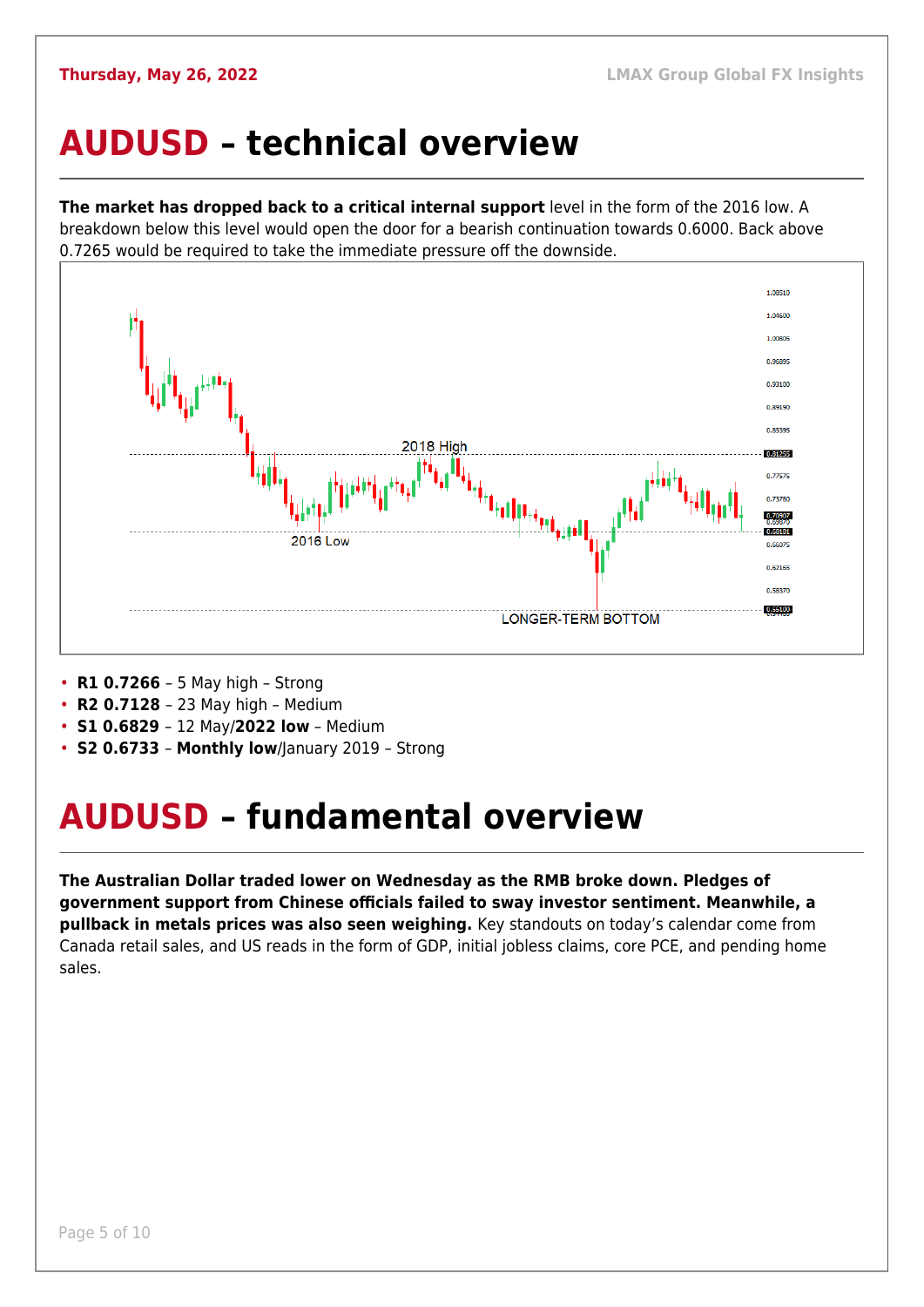#### <span id="page-5-0"></span>**USDCAD – technical overview**

**The latest surge back above 1.3000 ends a period of bearish consolidation** and suggests the market is in the process of carving out a more significant longer-term base. Next key resistance now comes in up into the 1.3500 area. Any setbacks should be very well supported down into the 1.2500 area.



- **R2 1.3077**  12 May/**2022 high** Strong
- **R1 1.2896**  18 May high Medium
- **S1 1.2762**  24 May low Medium
- **S2 1.2714** 5 May low Strong

#### <span id="page-5-1"></span>**USDCAD – fundamental overview**

**The Canadian Dollar has been sold in recent sessions**, though the price action is somewhat hard to reconcile given bid oil and higher stocks. We think it could have something to do with an unwinding of hawkish Bank of Canada bets in light of upgraded concerns about the overall growth outlook. Key standouts on today's calendar come from Canada retail sales, and US reads in the form of GDP, initial jobless claims, core PCE, and pending home sales.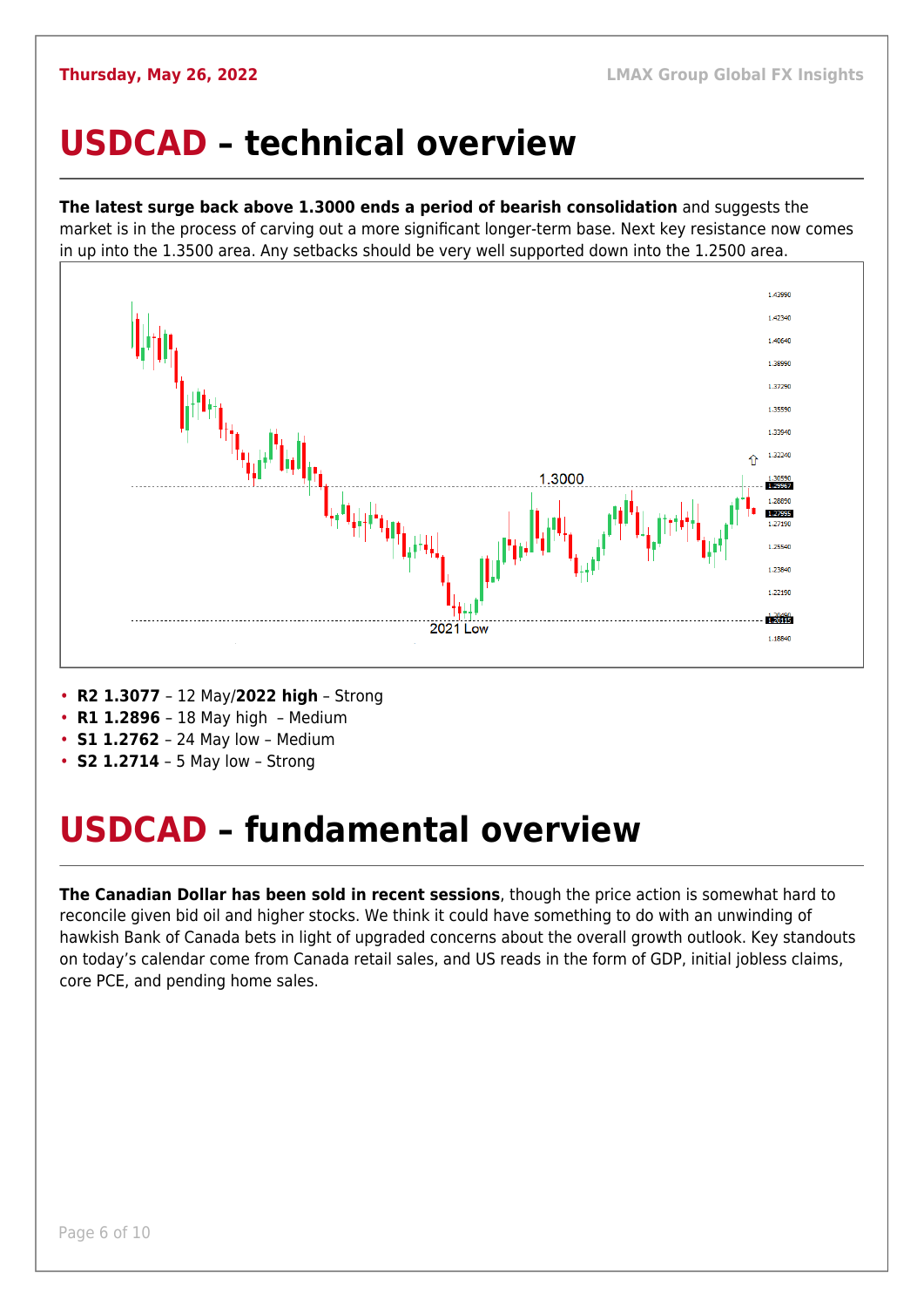#### <span id="page-6-0"></span>**NZDUSD – technical overview**

**The market has been trending lower since topping out in 2021**, making a series of lower highs and lower lows. The focus is now squarely on a retest of the 2015 low which comes in just ahead of 0.6100. Back above 0.6570 would be required to take the immediate pressure off the downside.



- **R2 0.6569**  5 May high Strong
- **R1 0.6514**  25 May high Medium
- **S1 0.6216**  12 May/**2022 low** Medium
- **S2 0.6109 2015 low** Strong

#### <span id="page-6-1"></span>**NZDUSD – fundamental overview**

**The New Zealand Dollar hasn't been able to do much** with consecutive 50 bp hikes from the RBNZ. Stocks have also been in recovery mode and yet we're seeing more Kiwi selling into the rally. It seems bigger picture concerns around the global growth outlook are having a bigger impact at the moment. Key standouts on today's calendar come from Canada retail sales, and US reads in the form of GDP, initial jobless claims, core PCE, and pending home sales.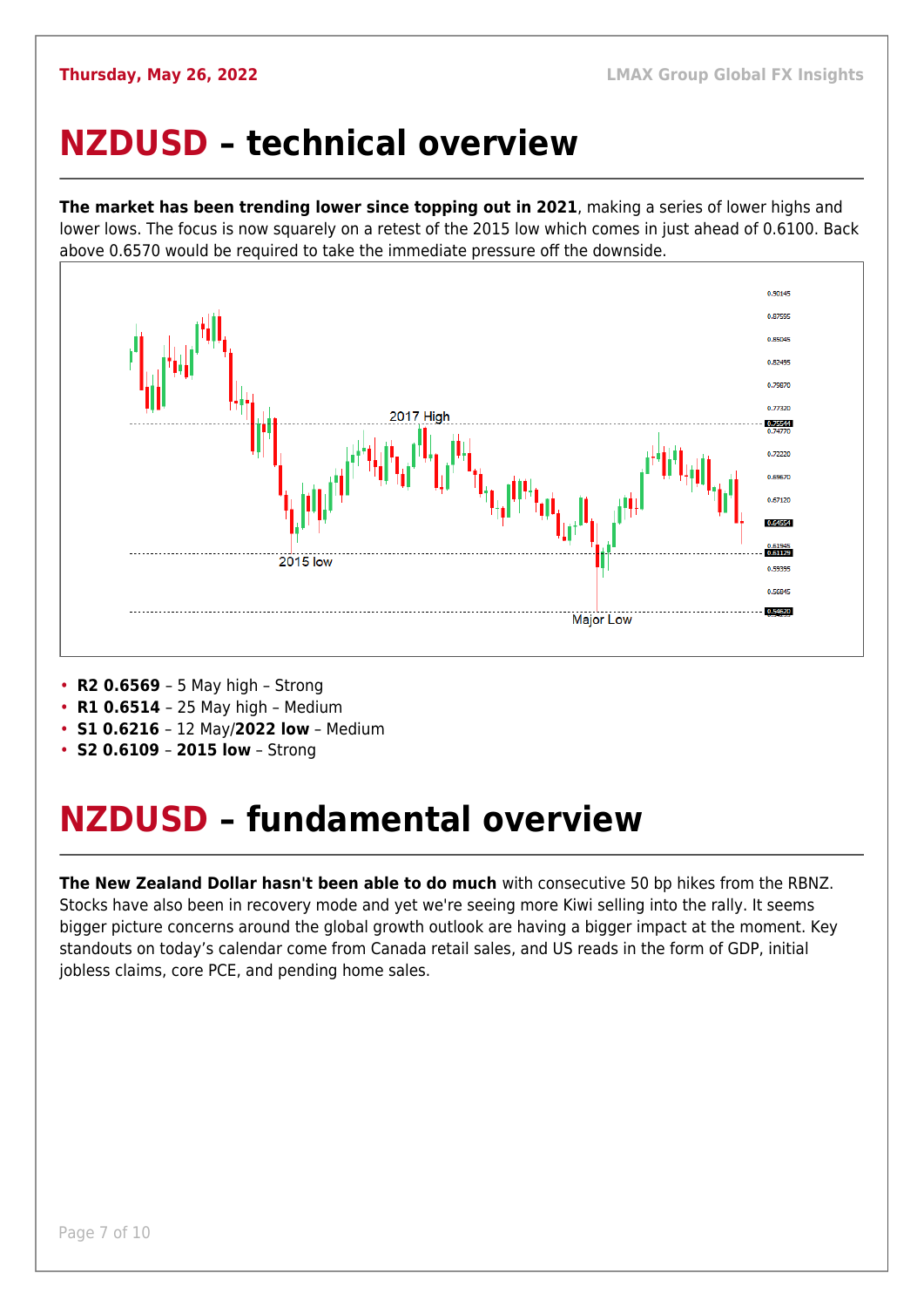#### <span id="page-7-0"></span>**US SPX 500 – technical overview**

**Longer-term technical studies are in the process of unwinding** from extended readings off record highs. Look for rallies to be well capped in favor of lower tops and lower lows. Back above 4,312 will be required at a minimum to take the immediate pressure off the downside. Next major support comes in around 3,400.



• **R2 4312** – 26 April high – Strong

- **R1 4099** 18 May high Medium
- **S1 3811**  20 May/**2022 low** Medium
- **S2 3800**  Round Number Medium

## <span id="page-7-1"></span>**US SPX 500 – fundamental overview**

**With so little room for additional central bank accommodation**, given an already depressed interest rate environment, the prospect for sustainable runs to the topside on easy money policy incentives and government stimulus, should no longer be as enticing to investors. Meanwhile, ongoing worry associated with coronavirus fallout, rising inflation, and geopolitical tension should continue to weigh more heavily on investor sentiment in 2022.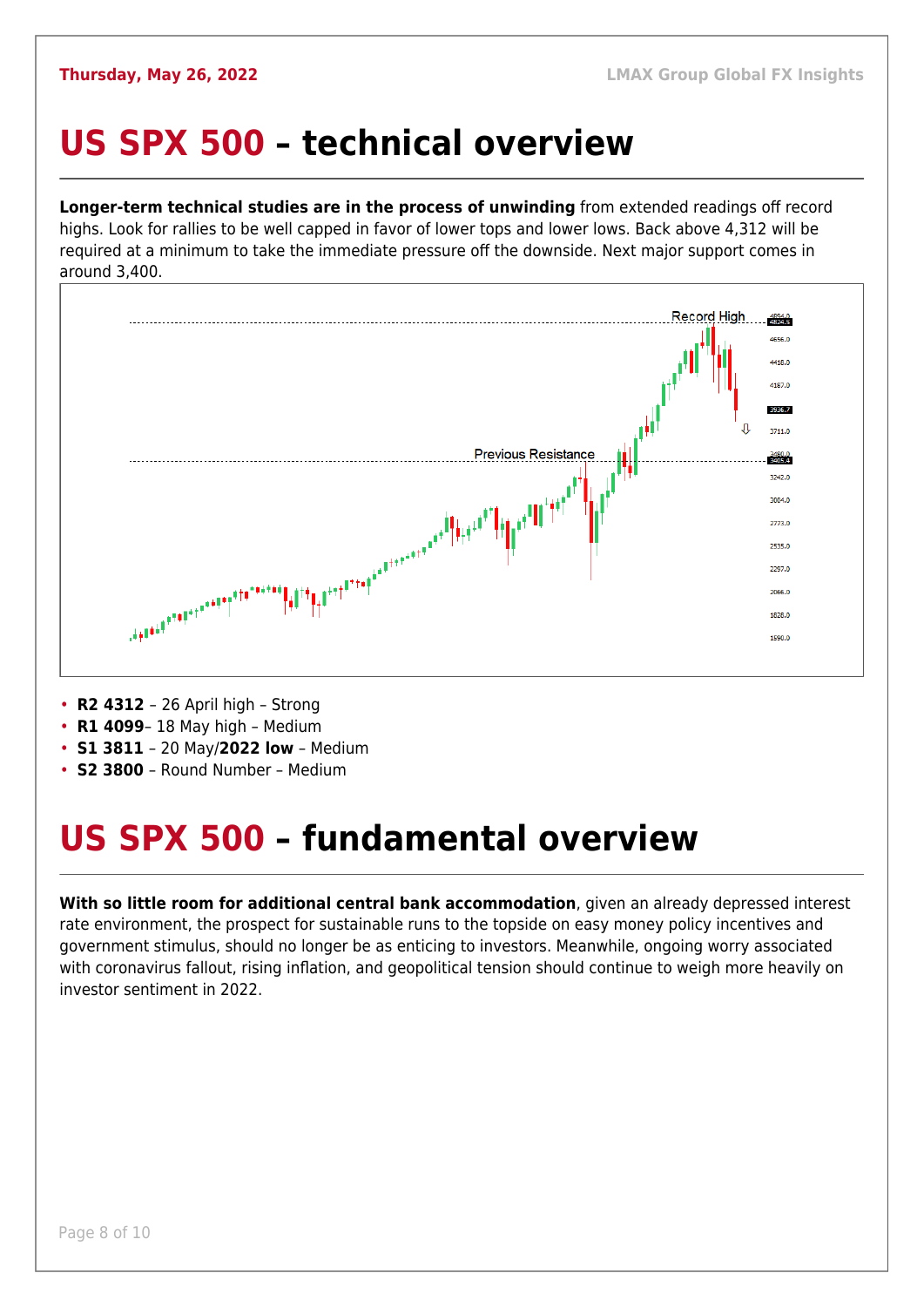## <span id="page-8-0"></span>**GOLD (SPOT) – technical overview**



- 
- **R1 1920**  29 April high Medium
- **S1 1800**  Round number Medium
- **S2 1787**  16 May low Medium

## <span id="page-8-1"></span>**GOLD (SPOT) – fundamental overview**

**The yellow metal continues to be well supported on dips** with solid demand from medium and longerterm accounts. These players are more concerned about exhausted monetary policy, extended global equities, coronavirus fallout, inflation risk, and geopolitical tension. All of this should keep the commodity well supported, with many market participants also fleeing to the hard asset as the grand dichotomy of record high equities and record low yields comes to an unnerving climax.